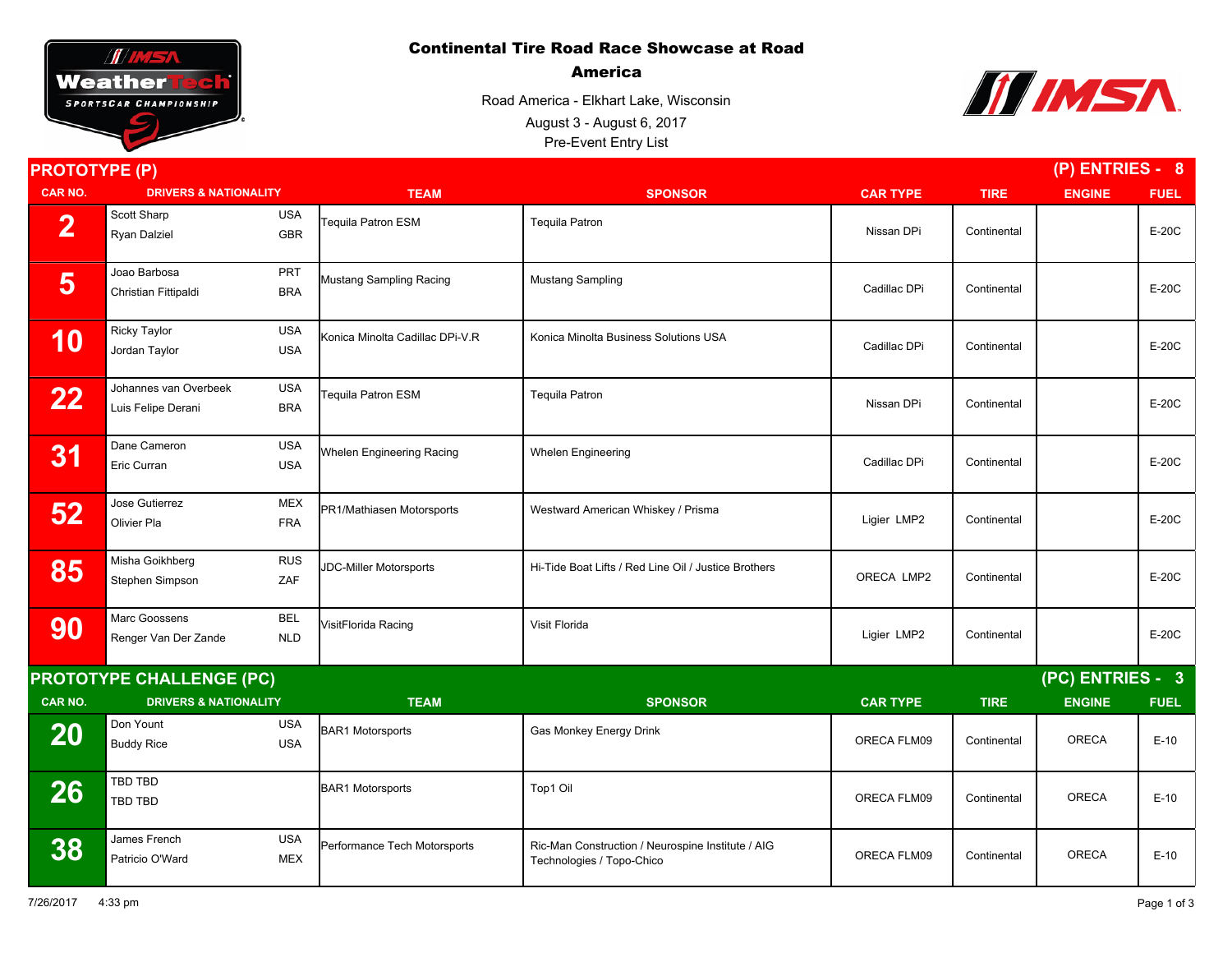| <b>GT LE MANS (GTLM)</b> |                                          |                          |                              | (GTLM) ENTRIES - 8                     |                            |             |                    |             |
|--------------------------|------------------------------------------|--------------------------|------------------------------|----------------------------------------|----------------------------|-------------|--------------------|-------------|
| <b>CAR NO.</b>           | <b>DRIVERS &amp; NATIONALITY</b>         |                          | <b>TEAM</b>                  | <b>SPONSOR</b>                         | <b>CAR TYPE</b>            | <b>TIRE</b> | <b>ENGINE</b>      | <b>FUEL</b> |
| 3                        | Jan Magnussen<br>Antonio Garcia          | <b>DNK</b><br>ESP        | Corvette Racing              | GM                                     | Corvette C7.R              | Michelin    | Chevrolet          | E-20C       |
| 4                        | Oliver Gavin<br><b>Tommy Milner</b>      | <b>GBR</b><br><b>USA</b> | Corvette Racing              | <b>GM</b>                              | Corvette C7.R              | Michelin    | Chevrolet          | E-20C       |
| 24                       | John Edwards<br>Martin Tomczyk           | USA<br>DEU               | <b>BMW Team RLL</b>          | <b>BMW NA</b>                          | <b>BMW M6 GTLM</b>         | Michelin    | <b>BMW</b>         | E-20C       |
| 25                       | <b>Bill Auberlen</b><br>Alexander Sims   | USA<br>GBR               | <b>BMW Team RLL</b>          | <b>BMW NA</b>                          | <b>BMW M6 GTLM</b>         | Michelin    | <b>BMW</b>         | E-20C       |
| 66                       | Dirk Mueller<br>Joey Hand                | DEU<br><b>USA</b>        | Ford Chip Ganassi Racing     | Ford                                   | Ford GT                    | Michelin    | Ford               | E-20C       |
| 67                       | Ryan Briscoe<br><b>Richard Westbrook</b> | <b>USA</b><br>GBR        | Ford Chip Ganassi Racing     | Ford                                   | Ford GT                    | Michelin    | Ford               | E-20C       |
| 911                      | Patrick Pilet<br>Dirk Werner             | FRA<br>DEU               | Porsche GT Team              |                                        | Porsche 911 RSR            | Michelin    | Porsche            | E-20C       |
| 912                      | Laurens Vanthoor<br>Gianmaria Bruni      | <b>BGR</b><br><b>ITA</b> | Porsche GT Team              |                                        | Porsche 911 RSR            | Michelin    | Porsche            | E-20C       |
|                          | <b>GT DAYTONA (GTD)</b>                  |                          |                              |                                        |                            |             | (GTD) ENTRIES - 16 |             |
| CAR NO.                  | <b>DRIVERS &amp; NATIONALITY</b>         |                          | <b>TEAM</b>                  | <b>SPONSOR</b>                         | <b>CAR TYPE</b>            | <b>TIRE</b> | <b>ENGINE</b>      | <b>FUEL</b> |
| 14                       | Sage Karam<br><b>Scott Pruett</b>        | <b>USA</b><br><b>USA</b> | 3GT Racing                   | Mark Levinson Luxury Audio             | Lexus RCF GT3              | Continental | Lexus              | $E-10$      |
| 15                       | Jack Hawksworth<br>Robert Alon           | GBR<br><b>USA</b>        | 3GT Racing                   |                                        | Lexus RCF GT3              | Continental | Lexus              | $E-10$      |
| 16                       | Jeroen Mul<br>Corey Lewis                | <b>NLD</b><br><b>USA</b> | Change Racing                | XBOX / Monster Energy / Orion Lighting | Lamborghini<br>Huracan GT3 | Continental | Lamborghini        | $E-10$      |
| 28                       | Daniel Morad<br>TBD TBD                  | CAN                      | Alegra Motorsports           | Insync                                 | Porsche 911 GT3 R          | Continental | Porsche            | $E-10$      |
| 33                       | <b>Ben Keating</b><br>Jeroen Bleekemolen | <b>USA</b><br><b>NLD</b> | Riley Motorsports - Team AMG |                                        | Mercedes-AMG<br>GT3        | Continental | Mercedes-AMG       | $E-10$      |